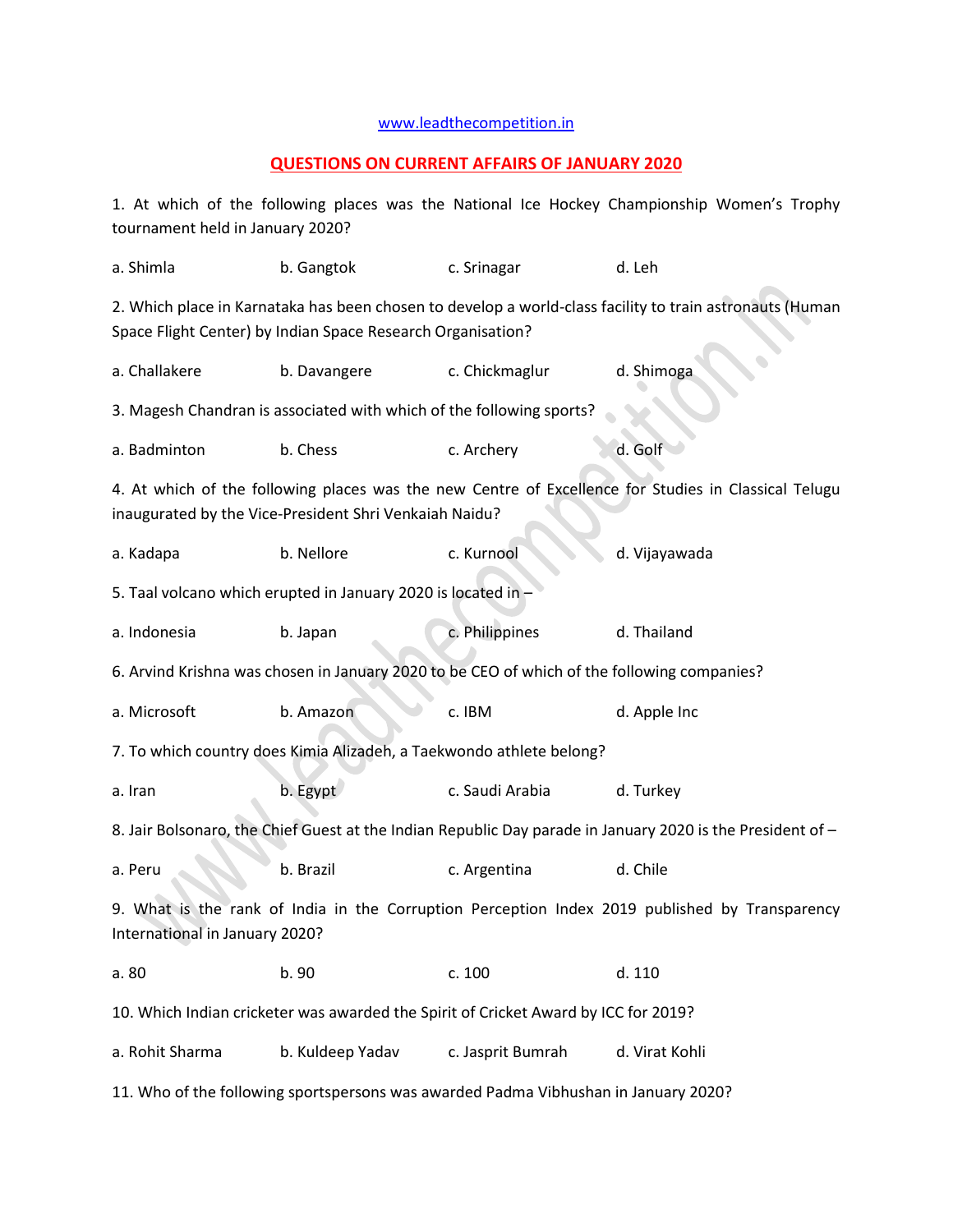| a. PV Sindhu                                                                                                | b. Sania Mirza                                                                                                                                     | c. Mary Kom                                                                                                                                     | d. Saina Nehwal                                                                                                     |  |  |  |  |
|-------------------------------------------------------------------------------------------------------------|----------------------------------------------------------------------------------------------------------------------------------------------------|-------------------------------------------------------------------------------------------------------------------------------------------------|---------------------------------------------------------------------------------------------------------------------|--|--|--|--|
|                                                                                                             |                                                                                                                                                    |                                                                                                                                                 | 12. Which of the following in Bengaluru was the venue of 107 <sup>th</sup> Indian Science Congress in January 2020? |  |  |  |  |
|                                                                                                             | a. Indian Institute of Science                                                                                                                     |                                                                                                                                                 | b. University of Agricultural Sciences                                                                              |  |  |  |  |
|                                                                                                             | c. Indian Institute of Management                                                                                                                  |                                                                                                                                                 | d. Indian Institute of Astrophysics                                                                                 |  |  |  |  |
| Year 2019 by ICC?                                                                                           |                                                                                                                                                    | 13. Who of the following has been awarded the Sir Garfield Sobers Trophy for the Best Cricketer of the<br>c. Kane Williamson<br>d. David Warner |                                                                                                                     |  |  |  |  |
| a. Ben Stokes                                                                                               | b. Pat Cummins                                                                                                                                     |                                                                                                                                                 |                                                                                                                     |  |  |  |  |
|                                                                                                             | 14. Bala Devi became India's first female footballer to bag a professional contract from a foreign club.<br>Which club signed a contract with her? |                                                                                                                                                 |                                                                                                                     |  |  |  |  |
| a. Rostov                                                                                                   | b. Rosenborg                                                                                                                                       | c. Lille                                                                                                                                        | d. Rangers                                                                                                          |  |  |  |  |
| 15. Which of the following has been declared the Hindi word of the year 2019 by Oxford University<br>Press? |                                                                                                                                                    |                                                                                                                                                 |                                                                                                                     |  |  |  |  |
| a. Samvidhan                                                                                                | b. Loktantra                                                                                                                                       | c. Samajvaad                                                                                                                                    | d. Akhandta                                                                                                         |  |  |  |  |
| 16. Kobe Bryant was associated with which of the following sports?                                          |                                                                                                                                                    |                                                                                                                                                 |                                                                                                                     |  |  |  |  |
| a. Football                                                                                                 | b. Basketball                                                                                                                                      | c. Baseball                                                                                                                                     | d. Boxing                                                                                                           |  |  |  |  |
| 2020?                                                                                                       | 17. Which of these has been made the default setting of air-conditioners in India with effect from 1 Jan                                           |                                                                                                                                                 |                                                                                                                     |  |  |  |  |
| a. 22° C                                                                                                    | $b.23^{\circ}$ C                                                                                                                                   | c. $24^\circ$ C                                                                                                                                 | d. $25^{\circ}$ C                                                                                                   |  |  |  |  |
| 18. The year 2020 has been declared by World Health Organisation as the year of -                           |                                                                                                                                                    |                                                                                                                                                 |                                                                                                                     |  |  |  |  |
| a. Doctors                                                                                                  | b. Nurse and Midwife c. Pharmacist                                                                                                                 |                                                                                                                                                 | d. Surgeon                                                                                                          |  |  |  |  |
| with which publication?                                                                                     |                                                                                                                                                    |                                                                                                                                                 | 19. Sanjay Gupta, who has been awarded the Lokmanya Tilak National Journalism Award is associated                   |  |  |  |  |
| a. Jagran                                                                                                   | b. Dainik Bhaskar                                                                                                                                  | c. Lokmat                                                                                                                                       | d. Milap                                                                                                            |  |  |  |  |
| currency notes is named -                                                                                   | 20. The mobile app launched by Reserve Bank of India to aid visually challenged persons to identify                                                |                                                                                                                                                 |                                                                                                                     |  |  |  |  |
| a. PANI                                                                                                     | b. MAND                                                                                                                                            | c. MANI                                                                                                                                         | d. SANI                                                                                                             |  |  |  |  |
| 21. Which Indian cricketer has been awarded the Col CK Nayudu Lifetime Achievement Award 2018-19?           |                                                                                                                                                    |                                                                                                                                                 |                                                                                                                     |  |  |  |  |
| a. Roger Binny                                                                                              | b. Madanlal                                                                                                                                        | c. M. Amarnath                                                                                                                                  | d. K Srikanth                                                                                                       |  |  |  |  |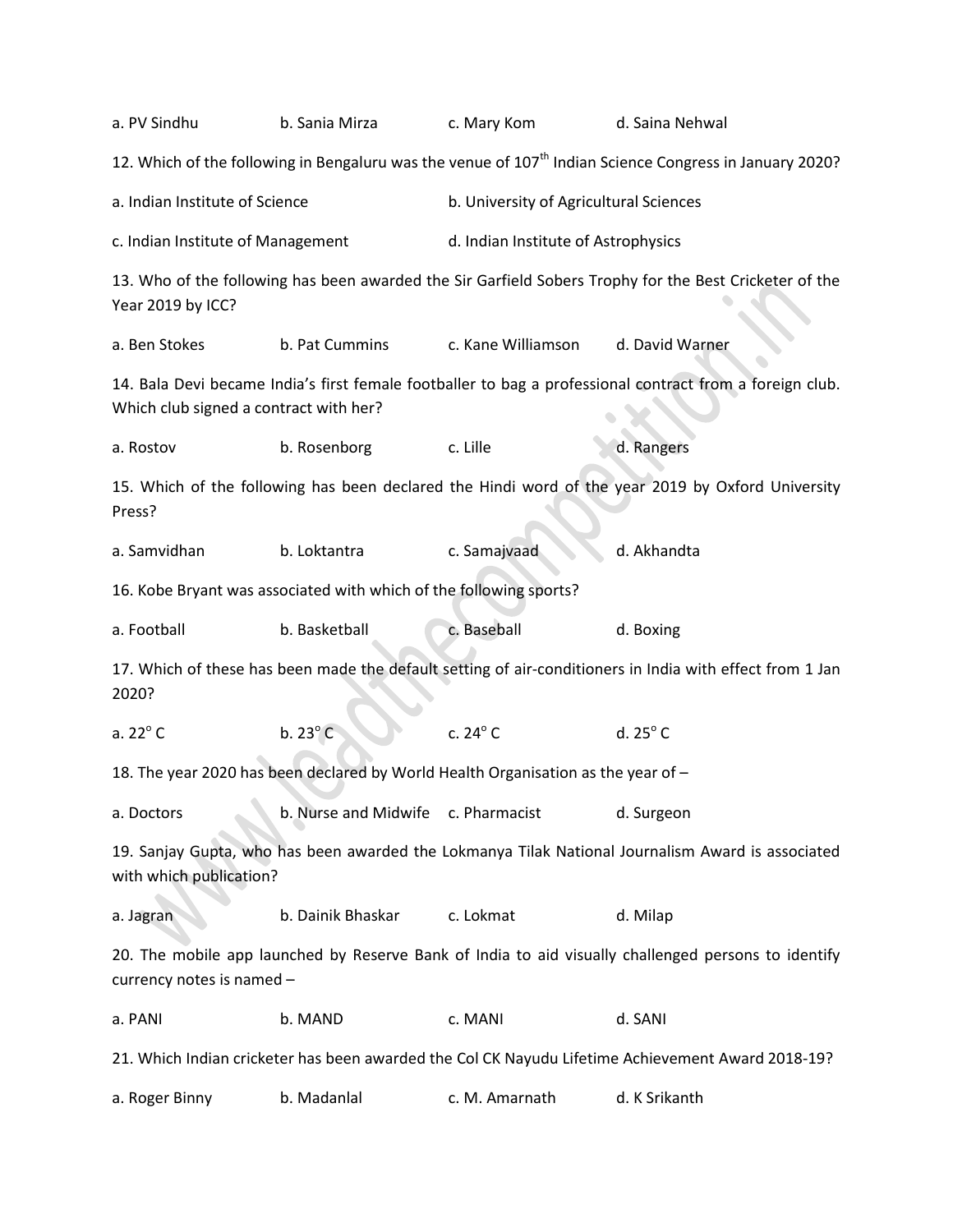22. Which marching contingent has been adjudged the Best Marching Contingent among the armed forces? a. Indian Air Force b. Indian Navy c. Grenadiers d. Kumaon Regiment 23. Who of the following will be the Chairman of the National Startup Advisory Council, recently notified by the Central Govt? a. Prime Minister b. Finance Minister c. Commerce Minister d. RBI Governor 24. What is the rank of India in the EIU Democracy Index2019 released by Economic Intelligence Unit in January 2020? a. 41 b. 51 c. 45 d. 53 25. What is the single integrated helpline number launched by Indian Railways for the passengers? a. 131 b. 133 c. 137 d. 139 26. Esow Alben, the sportsperson from Andaman and Nicobar Islands is associated with which of the following sports? a. Swimming b. Shooting c. Cycling d. Yachting 27. Who has been awarded the Polly Umrigar Best International Cricketer Award by the BCCI? a. Jasprit Bumrah b. Virat Kohli c. Cheteshwar Pujara d. Rohit Sharma 28. Disaster Mitigation and Management Centre of which of the following States has been awarded the Subhash Chandra Bose Aapda Prabhandan Puraskar 2020 in the Institution Category? a. Arunachal Pradesh b. Uttarakhand c. Himachal Pradesh d. Maharashtra 29. Which film was awarded the Best Motion Picture (Drama) at the 77<sup>th</sup> Golden Globe Awards? a. 1917 **b.** Joker **c. Rocketman** d. The Irishman 30. Who of the following is NOT a recipient of Padma Vibhushan award in the recently announced Padma Awards? a. Shri George Fernandes b. Shri Arun Jaitley c. Smt Sushma Swaraj d. Shri Manohar Parrikar 31. Who of the following was awarded the ICC ODI Cricketer of the year Award for 2019? a. Virat Kohli b. Ben Stokes c. Rohit Sharma d. Deepak Chahar